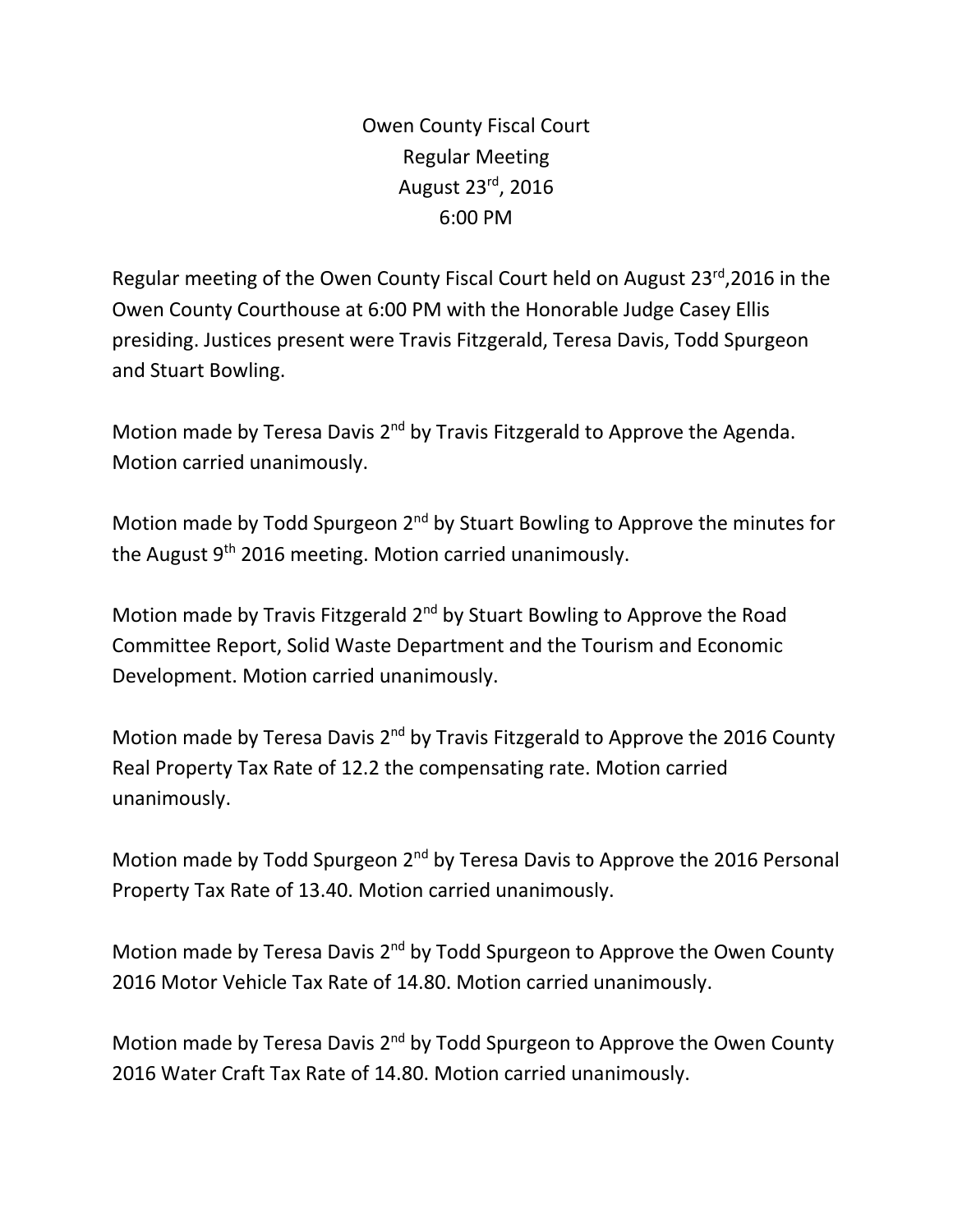Motion made by Travis Fitzgerald 2<sup>nd</sup> by Stuart Bowling to Approve the Owen County 2016 Aircraft Tax Rate of 14.80. Motion carried unanimously.

Motion made by Teresa Davis 2<sup>nd</sup> by Todd Spurgeon to Approve the Surplus of a 2003, 14 passenger van that was the old Senior Citizen bus. This was previously thought to be a 1994 senior Van that is no longer in service. Motion carried unanimously.

Motion made by Teresa Davis 2<sup>nd</sup> by Travis Fitzgerald to Approve the Hire of Nikki Sullivan as a part-time EMT at \$10.00 per hour pending a background check, drug test and a Medical Sponsorship. Motion carried unanimously.

Motion made by Teresa Davis 2<sup>nd</sup> by Stuart Bowling to Approve the Hire of Vincent c Curry as a part-time EMT at \$10.00 per hour pending a background check, drug test and Medical Sponsorship. Motion carried unanimously.

Motion made by Travis Fitzgerald 2<sup>nd</sup> by Stuart Bowling to Approve the hire of Chris See as a part-time EMT at \$10.00 per hour pending back ground check, drug test, Medical Sponsorship and State Reciprocity Approval. Motion carried unanimously.

Motion made by Teresa Davis 2<sup>nd</sup> by Travis Fitzgerald to Appoint Wesley Petzinger to the Owen County Public Library Board of Trustees with term ending on June 30<sup>th</sup> 2019. Motion made unanimously.

Motion made by Teresa Davis 2<sup>nd</sup> by Stuart Bowling to Approve the Transfers. Motion carried unanimously.

Motion made by Teresa Davis  $2<sup>nd</sup>$  by Stuart Bowling to Approve the Claims as presented. Motion carried unanimously.

Motion made by Teresa Davis 2nd by Travis Fitzgerald to Adjourn. Motion carried unanimously.